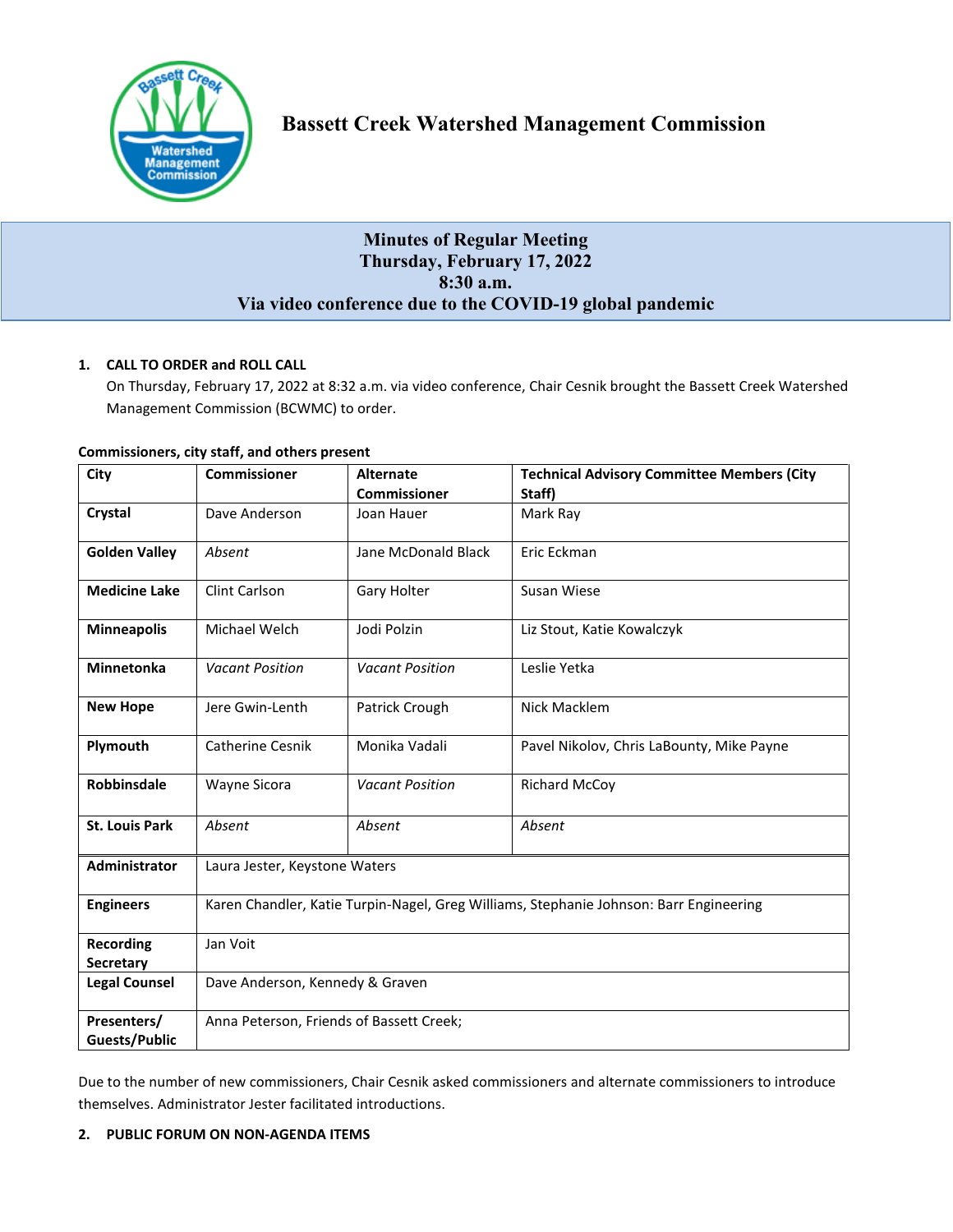No comments from the public were made.

## **3. APPROVAL OF AGENDA**

**MOTION:** Commissioner Carlson moved to approve the agenda with the removal of items 4D, 4E, and 4G from the consent agenda. Commissioner Welch seconded the motion. Upon a roll call vote, the motion carried 7-0, with the cities of Minnetonka and St. Louis Park absent from the vote.

# **4. CONSENT AGENDA**

The consent agenda was amended as requested above. The following items were approved as part of the consent agenda.

- Approval of January 20, 2022 Meeting Minutes
- Acceptance of 2021 Fiscal Year End Financial Report
- Approval of Payment of Invoices
	- i. Keystone Waters, LLC January 2022 Administrative Services
	- ii. Keystone Waters, LLC January 2022 Meeting Expenses
	- iii. Barr Engineering January 2022 Engineering Services
	- iv. Kennedy & Graven December 2021 Legal Services
	- v. Redpath January 2022 Accounting Services
	- vi. Stantec WOMP Services
	- vii. HDR Website Services
	- viii. CNA Surety 2022 Bond Insurance
- Approval of Ridgedale Mall Sears Redevelopment Project, Minnetonka
- Approval to Designate *Finance and Commerce* as the Official News Publication of the BCWMC
- Approval of Resolution 22-01 Designating Depositories for BCWMC Funds
- Approval of Resolution 22-02 to Transfer Funds from CIP Account to Administrative Account
- Approval of Resolution 22-03 to Transfer Funds from Administrative Account to Channel Maintenance Fund, Long-Term Maintenance Fund, and Next Generation Plan Development Savings Account
- Approval of Resolution 22-04 Transferring Funds from Flood Control Project Long Term Account to Administrative Fund

**MOTION:** Commissioner Welch moved to approve the consent agenda as amended. Commissioner Carlson seconded the motion. Upon a roll call vote, the motion carried 7-0, with the cities of Minnetonka and St. Louis Park absent from the vote.

# *Moved off consent*: **4D Approval of Payment for Friends of Bassett Creek (FBC) for Restoration Project, Bassett's Creek Park**

Commissioner Welch recommended delaying action because no actual invoice has been submitted. Commission Attorney Anderson agreed that payment should not be made. Administrator Jester explained that the restoration project is underway and that a contribution to this project was approved by the Education Committee and the BCWMC. She would like the costs to be reflected in the finances for fiscal year 2021. Anna Peterson, Friends of Bassett Creek explained that work has been continuing on the restoration project for over a year. Ecologists with Friends of the Mississippi River (FMR) did much of the work in the spring and fall and they are planning additional work this year. FMR has not yet submitted an invoice to FBC. Administrator Jester indicated she would bring an appropriate invoice to a future meeting.

**MOTION**: Commissioner Welch moved conditional approval of payment to FMR for restoration work completed upon receipt of an invoice for services rendered. Commissioner Carlson seconded the motion. Upon a roll call vote, the motion carried 7-0, with the cities of Minnetonka and St. Louis Park absent from the vote.

#### *Moved off consent*: **4E Approval of Administrative Services Agreement for Recording Secretary**

Administrator Jester explained that Dawn Pape, the consultant preparing meeting minutes, ended her contract with BCWMC in November of 2021. Jan Voit, a current contractor for the Minnesota Association of Watershed Districts (MAWD) and former administrator for the Heron Lake Watershed District introduced herself. She thanked the BCWMC for the opportunity to work for them. Administrator Jester explained that the draft document required amending to remove a line requiring Ms. Voit to be present at meetings.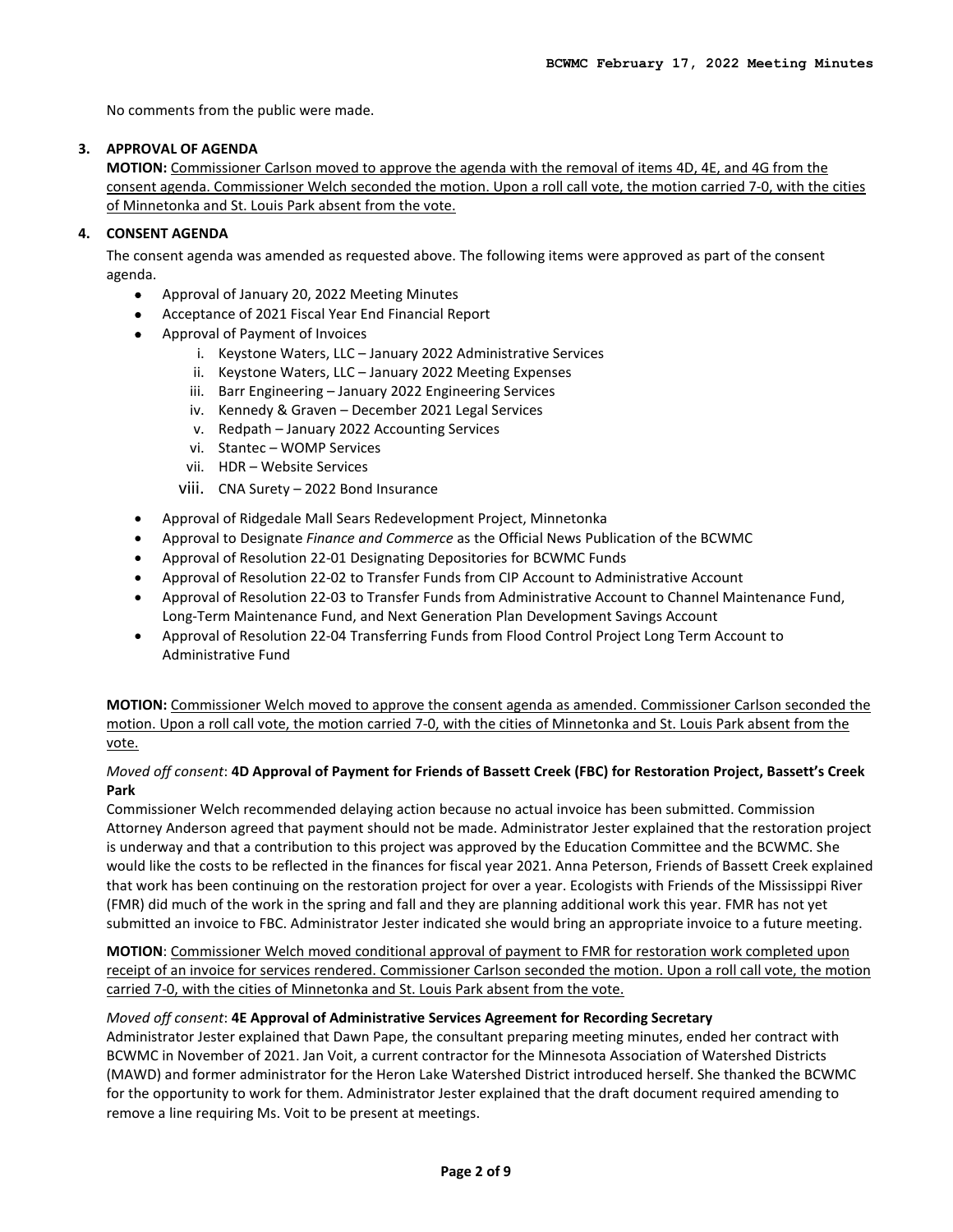**MOTION**: Commissioner Welch moved to approve the agreement as amended and to include a confidentiality clause as drafted by Commission Attorney Anderson. Commissioner Sicora seconded the motion.

Discussion: Commission Attorney Anderson asked for clarification regarding the need for a confidentiality agreement. Commissioner Welch explained that there may be a need for minutes taken during closed sessions. Anything that would be considered confidential must be held in confidence by Ms. Voit. A confidentiality agreement also gives the BCWMC more flexibility to give her a broader scope of work.

Upon a roll call vote, the motion carried 7-0, with the cities of Minnetonka and St. Louis Park absent from the vote.

# *Moved off consent*: **4G Approval of Plymouth 2022 Street Reconstruction Project**

Commissioner Welch stated that he wanted this item removed from the consent agenda so he could explain why he would be voting against the motion. It is his belief that more stringent water quality standards for linear projects were warranted. His objection is not about the City of Plymouth or this project, it is about the need to update BCWMC's standard to capture more opportunities for water quality improvement with linear projects. Commissioner Carlson asked how this would apply to street reconstruction projects that are replacing impervious surface 1:1. Commissioner Welch explained that he did not have a suggestion for how this could be fixed, only that he believed there is a need for a consistent water quality standard for street reconstruction projects.

MOTION: Commissioner Carlson moved to approve the Plymouth 2022 Street Reconstruction Project. Commissioner Gwin-Lenth seconded the motion. Upon a roll call vote, the motion carried 6-1, with the city of Minneapolis voting against and the cities of Minnetonka and St. Louis Park absent from the vote.

Chair Cesnik requested that Administrator Jester note these comments for updating the Watershed Management Plan (WMP).

## **5. ORGANIZATIONAL MEETING**

### **A. Elect Officers**

Chair Cesnik turned the meeting over to Commission Attorney Anderson. He explained that each year, at the February meeting, the BCWMC elects officers. Typically, this would be done by asking for nominations for each position. He was not aware of whether the current officers were interested in maintaining their positions. The secretary position is vacant. He opened the floor for discussion and nominations.

Commissioners discussed whether an alternate commissioner could be an officer. They were informed that an alternate commissioner cannot serve as an officer. Commissioners also discussed whether the current officers would consider remaining in their positions; Commissioners Cesnik and Welch indicated they were willing to be re-elected. Administrator Jester informed the commissioners that the secretary and treasurer can be combined into one position and noted that Commissioner Harwell had indicated her willingness to be re-elected as treasurer

**MOTION**: Commissioner Welch nominated and recommended the reelection of Commissioner Cesnik to serve as Chair, Commissioner Welch to serve as Vice Chair, and Commissioner Harwell to serve in the combined position of Secretary/Treasurer. Commissioner Sicora seconded the motion. Upon a roll call vote, the motion carried 7-0, with the cities of Minnetonka and St. Louis Park absent from the vote.

#### **B. Review 2022 Commission Calendar and Areas of Work**

Administrator Jester reminded the commissioners that an administrative calendar is included in each monthly packet. A list of contracts held and committee descriptions are also included in the calendar. She asked commissioners to update their calendars to include meeting dates. Commissioner Anderson noted that receiving the report on staff evaluations was tabled in January and needs to be added to the calendar. Administrator Jester thanked Commissioner Anderson for the reminder and stated that Commissioner Harwell is gathering staff evaluation information and she could not attend today's meeting and that this item would be added to the March calendar.

#### **C. Appoint Committee Members**

Administrator Jester explained that the list of current committee members was included in the packet. There will be a committee formed for the WMP revision, which will be addressed later in today's meeting. The bulk of that work will be done in 2023 and 2024. Commissioners volunteered for committees as follows:

- i. Administrative Services Committee: Commissioners Cesnik, Gwin-Lenth, and Welch
- ii. Budget Committee: Commissioners Cesnik, Carlson, and Anderson, and Alternate Commissioners McDonald Black and Polzin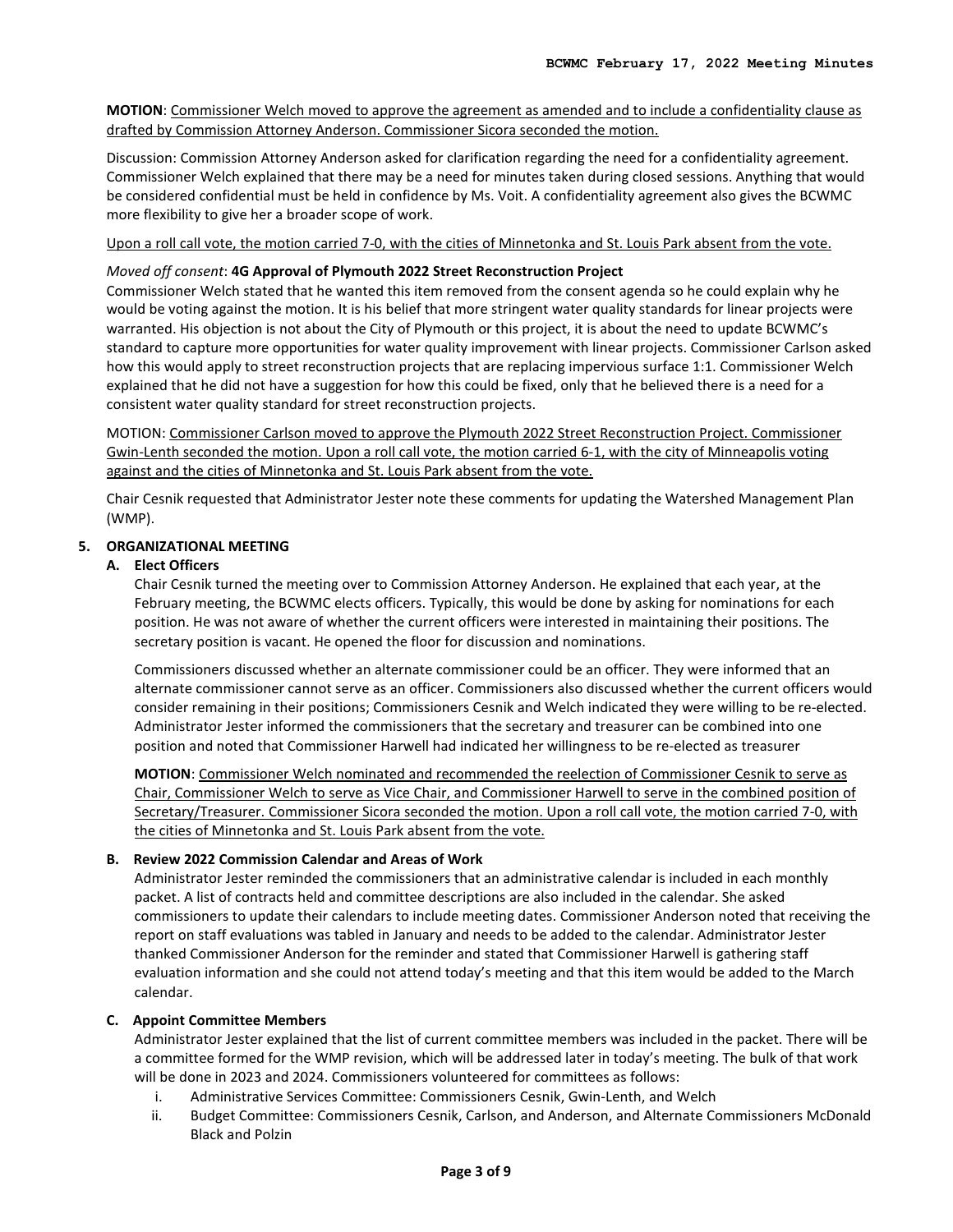- iii. Education Committee: Commissioner Cesnik, and Alternate Commissioners Hauer and Vadali
- iv. Technical Advisory Committee (TAC) Liaison: A TAC liaison is typically appointed before each TAC meeting. Commissioner Welch volunteered as the liaison for the upcoming meeting. Alternate Commissioner Polzin stated she would serve as an alternate for the upcoming meeting.

#### **D. Review Open Meeting Law**

Administrator Jester reminded the commissioners that information about the open meeting law was included in the packet. Questions regarding this subject should be addressed to Commission Attorney Anderson when they arise. She also pointed out that "replying all" to email messages is one way that the open meeting law is violated. She explained that commissioners should reply directly to her when responding to email correspondence from her.

Commission Attorney Anderson asked that the commissioners revisit the committee member appointments. He stated that this should be done by motion and approved by the majority of the commission.

**MOTION**: Alternate Commissioner McDonald Black made a motion to approve the following committee members: Administrative Services Committee: Commissioners Cesnik, Gwin-Lenth, and Welch; Budget Committee: Commissioners Cesnik, Carlson, and Anderson, and Alternate Commissioners McDonald Black and Polzin; Education Committee: Commissioner Cesnik, and Alternate Commissioners Hauer and Vadali; TAC Liaison: Commissioner Welch for the upcoming meeting and Alternate Commissioner Polzin as alternate. Commissioner Carlson seconded the motion. Upon a roll call vote, the motion carried 6-0, with the cities of Minneapolis, Minnetonka, and St. Louis Park absent from the vote.

### **E. Review Year-End Financial Report (February 1, 2021 – January 31, 2022)**

Administrator Jester explained the year-end financial report, noting it was a very busy year. Although over budget in some areas, and under in others, the total revenue was \$686,700 and the total expenses were \$672,800. Additional revenue of \$22,000 is expected from reimbursements and cost share. It was not necessary to use the fund balance to balance the budget. Administrator Jester was commended for her work. She explained that this was a team effort. She hopes that 2022 will provide similar results.

#### **6. BUSINESS**

#### **A. Consider Approval of 50% Design Plans for Medley Park Stormwater Treatment Facility (ML-12)**

Commission Engineer Chandler introduced Katie Turpin-Nagel. Engineer Turpin-Nagel gave an overview of the project, background information, project outcomes, and next steps. She noted the project will improve water quality in Medicine Lake and reduce flooding potential of nearby structures. Project components include expanding Medley Pond, creating two new open water ponds with wetland fringe, and establishing native vegetation. She noted that input was gathered from neighborhood residents, Golden Valley staff and commissions, and the BCWMC. She compared the outcomes from the feasibility study with the outcomes determined from the 50% designs and noted minor differences in pollutant removals and estimated costs. The estimated project cost is approximately \$2 million, with funds of \$1.2 million from the BCWMC CIP in 2022 and 2023; \$500,000 from the City of Golden Valley, and \$300,000 from a BWSR Clean Water Fund grant. The next phase of the design process will focus on restoration and necessary permitting.

Commissioner Welch stated that this was a nice presentation and that he appreciated the work. He asked for confirmation that Medley Pond is not a public water. Engineer Turpin-Nagel confirmed that the pond is not an MnDNR public water. Commissioner Welch noted it is important to do everything we can for Medicine Lake, and that \$3,800 per pound for phosphorus removal is on the low end. He also stated that Ramsey-Washington Metro Watershed District (RWMWD) developed a spectrum graph that shows phosphorus removal costs. The BCWMC should look into developing a tool like this. Engineer Turpin-Nagel stated that she is familiar with the RWMWD graph and that this type of tool helps with prioritizing projects.

Commissioner Carlson asked about street sweeping that is being implemented in the city of Golden Valley. Golden Valley TAC Member Eric Eckman responded that street sweeping is done on the public streets surrounding the project area. There are private streets in the contributing watershed that were constructed before stormwater maintenance agreements were developed. The subwatershed also includes New Hope city streets and a county road. The city does not have authority to enforce street sweeping on private roads and has no control over sweeping on New Hope streets or the county road.

Commissioner Carlson asked if the amount of phosphorus entering the system was as great as what was modeled since street sweeping is being implemented. Golden Valley TAC Member Eric Eckman replied they are getting great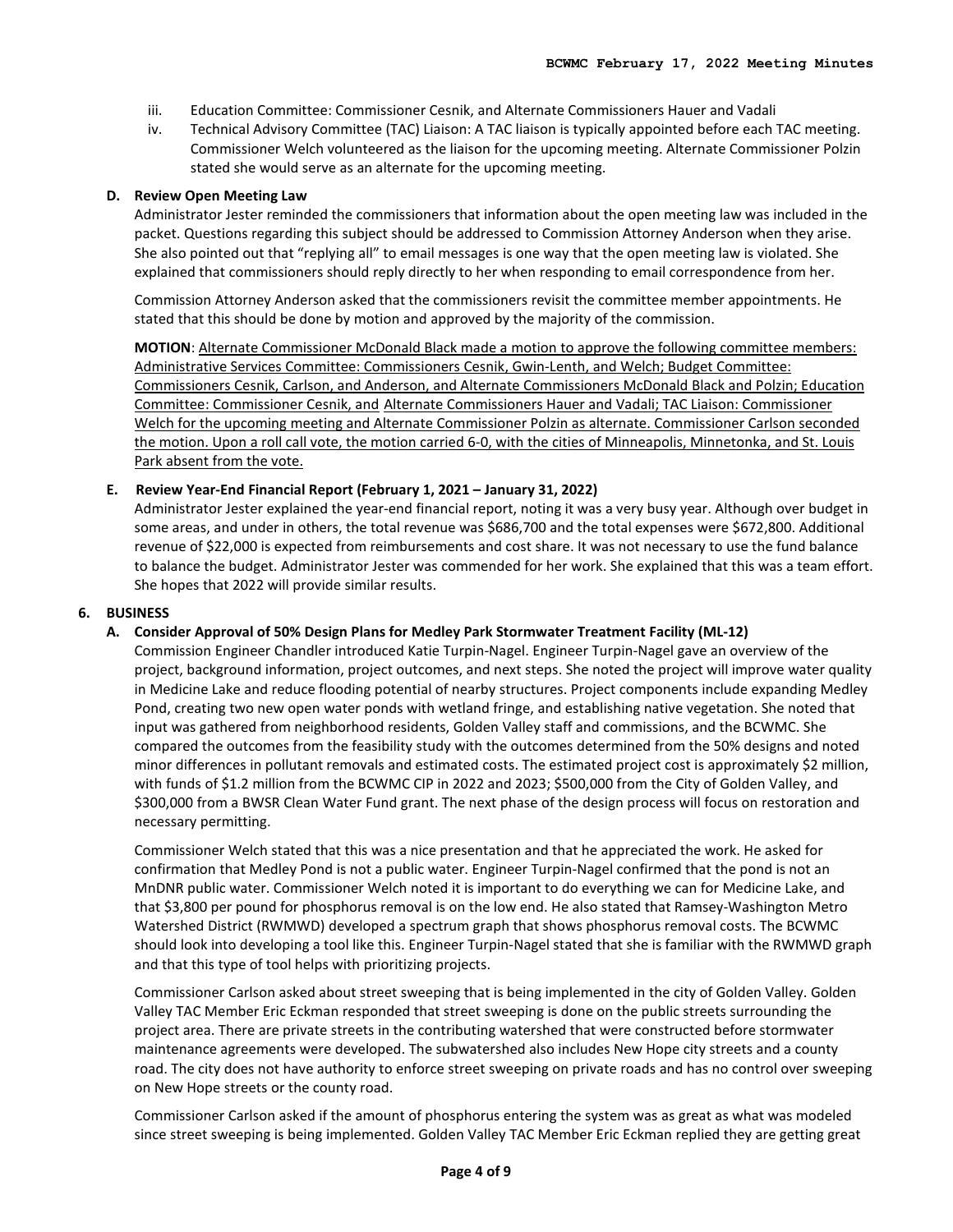results using the city's sweeper in a targeted, measurable approach. The city of Golden Valley will be replacing their sweeper with a newer, more efficient (regenerative air) machine. It was his opinion that removing as much sediment and potential pollutants as possible would make those systems last longer with less maintenance and there would be positive benefits downstream. Engineer Turpin-Nagel stated that doing more to remove sediment and nutrients from the streets equates to a longer lifespan for projects. Overall, it is positive to have more street sweeping.

**MOTION**: Commissioner Carlson moved to approve the 50% design plans for Medley Park Stormwater Treatment Facility and authorized the city to proceed with 90% designs. Alternate Commissioner McDonald Black seconded the motion. Upon a roll call vote, the motion carried 7-0, with the cities of Minnetonka and St. Louis Park absent from the vote.

### **B. Consider Approval of Funding Bryn Mawr Meadows Water Quality Treatment Project**

Administrator Jester explained that the BCWMC approved the 50% design plans for this project and directed her to develop options for funding the project given the \$580,000 gap between CIP funds budgeted and the current estimated construction costs. She presented two funding options. Since she put together the options, she has been made aware that bids for other construction projects have been higher than anticipated, which is further impacting this project's estimated costs. She also heard from the City of Golden Valley that proposed shifts in the levy years for the SEA School-Wildwood Park Project may be problematic. It was recognized that this is a complicated issue, with many moving parts. She recommended Option 1 because it allows more leeway if future CIP projects are more expensive than anticipated. Option 2 would increase the levy for this project in addition to future levies likely being higher than projected for future CIP projects.

Commissioners discussed the options. Alternate Commissioner McDonald Black thought that Option 2 would be a better reflection of the cost of implementing projects. Chair Cesnik asked that because we will need to increase the levy at some point, that we work within the \$500,000 now so we don't have to raise the levy twice. Administrator Jester responded that was correct. She still recommended saving the \$500,000 rather than raising the levy.

Commissioner Welch was inclined to go with Administrator Jester's recommendation because she manages the budgets. Administrator Jester said that Option 1 does give flexibility. For 2023, the \$1.09 million estimate for the Bryn Mawr project may be low, even compared to figures that could be provided next month. The City of Golden Valley also needs to be brought into this discussion regarding levy years for their current projects.

Commissioner Welch asked that if funds need to be moved and the project numbers are going to change, does it make sense for us to choose an option now. Choices have been presented, but they are likely to change. It may be better to wait until a discussion with the City of Golden Valley has been held.

Commission Engineer Chandler stated that there may be another option between these. Administrator Jester's worry is that costs will continue to increase. The commissioners are wondering why she is not recommending Option 2. Perhaps a compromise would be to remove "open space for additional projects" from Option 2.

Commissioners discussed availability of funding for current and future projects. Moving funds changes the project start date and potentially asks the cities to carry more costs. Alternate Commissioner McDonald Black said that Administrator Jester has done a good job of tightening our budget. There used to be more extra money built in. Without the extra funds, there is less flexibility to take on future projects.

Chair Cesnik said that every number is changing. She is not understanding the levy option. Why is that not a preferred option in an era of rising costs? Shouldn't we be levying more funds? Unless we are going to lose the \$500,000, why not raise the levy?

Commissioner Welch was concerned about increasing costs with the Bryn Mawr project. We need the most accurate financial information possible. They are working on a sewer project right now. Perhaps that will give a better understanding of environmental conditions. Minneapolis TAC Member Liz Stout responded that they would be happy to share soils information and construction challenges from the sewer project. It would be good to have a frank conversation and make sure we are taking into account all of the variables. Engineer Stephanie Johnson stated that the Bryn Mawr design team is actively talking to city staff about this. Barr Engineering is working as the environmental consultant for the sanitary sewer project. They will figure out what is happening as the project is developing.

Administrator Jester will bring both options, with firmer numbers, to the March meeting.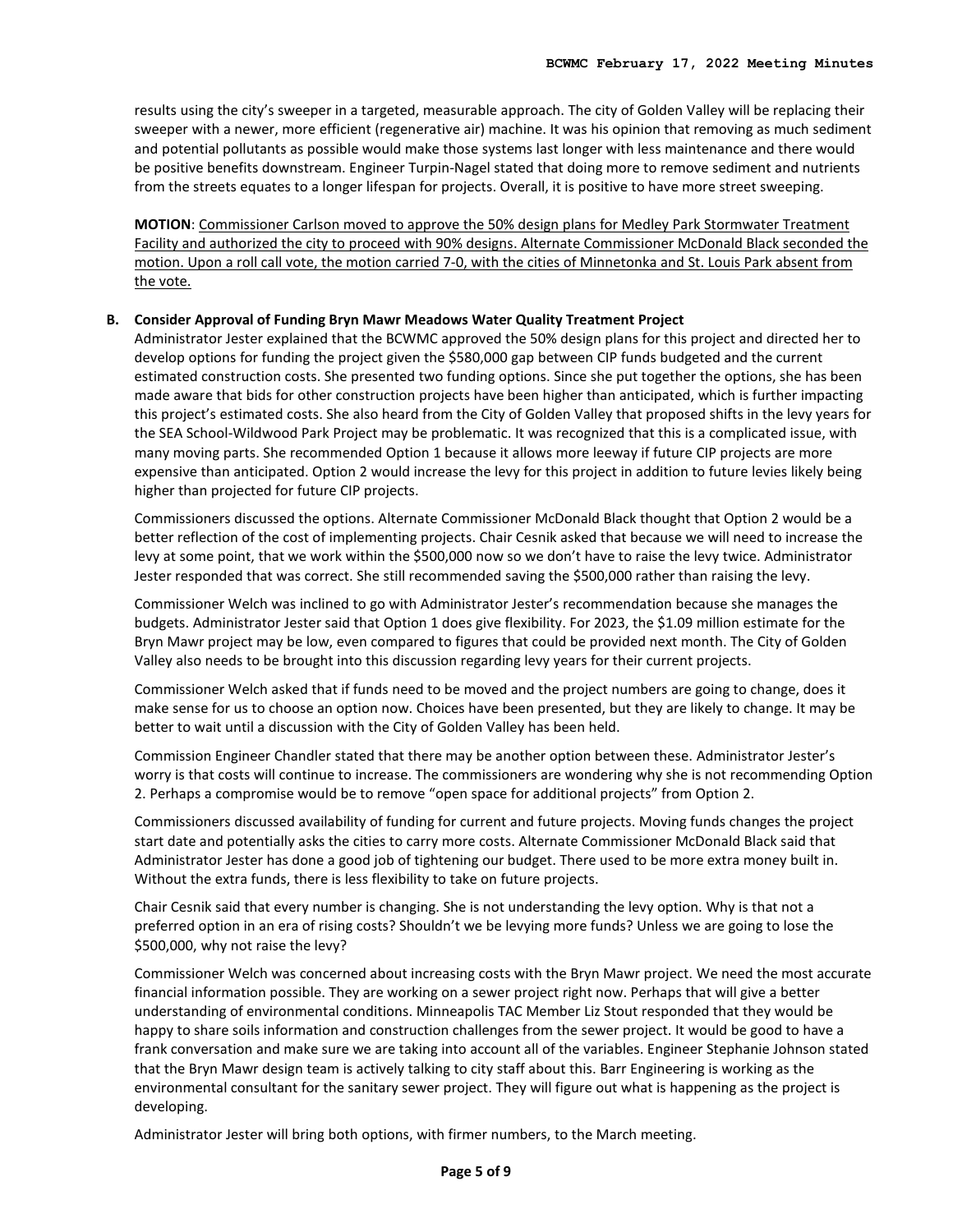# [A 5-minute break was called by Chair Cesnik. The meeting resumed at 10:27 a.m.]

Chair Cesnik stated that part of her confusion with the Bryn Mawr options was the levy process overall. What is the timing for going to the county, only once a year? More than once? Maybe a primer on that would be worthwhile. She also asked if we should be looking at some sort of review of our CIP estimated costs? Would it be prudent to assume a 5% or 10% increase to all our costs given how rapidly they are increasing? How do we make sure that this doesn't keep happening? Administrator Jester replied that those are great questions. She will give an overview of the levy process next month. She also had the same questions about whether to have a percentage increase for the CIP costs or to continue to work through the feasibility process. The differences between costs presented in feasibility studies vs. at the design phase have increased. She will discuss this with the engineers and bring a recommendation next month.

# **C. Consider Approval of Scope and Budget for 2025 WMP Development**

Administrator Jester explained that the BCWMC reviewed and discussed the draft scope and budget for development of the 2025 WMP at the January meeting. Based on that discussion, the scope was revised. This scope assumes that the commissioners are leading the plan development, providing primary input for the process and content, and have decision authority. Input will be obtained from communities and partnerships that are instrumental in implementing the plan. It will be necessary to create a Plan Steering Committee which could be the BCWMC as a whole or a subcommittee. Developing the scope and budget was a team effort with Barr Engineering staff.

Commissioner Welch stated that it was good that the team added the early issue identification and brainstorming session. The BCWMC needs to understand the process and how we fit into the cities and counties. He recommended that the Plan Steering Committee (PSC) be a committee of the whole to include all commissioners and alternates.

Administrator Jester stated that perhaps in the initial phases, the PSC could be the BCWMC as a whole. Once we are working on pieces of the plan, it could be a smaller committee. Alternate Commissioner McDonald Black wondered if there were ways to divide and conquer. The BCWMC will want to hear from a broad range of people. As we expand the role of the commissioner and the time it takes, how many people are able to make that time commitment? Perhaps we could separate into groups that can take over part of this and report to the whole. This could more than double the work of the BCWMC.

Administrator Jester explained that gathering information from diverse communities will be the work of individual commissioners, perhaps an intern, and the engineers. There will be specific events held for gathering information. The PSC, even as a committee of the whole, would likely require only two or three meetings over the next 12 to 18 months.

Commission Engineer Chandler stated that she thought it would be workable for the PSC to be a committee of the whole for the first few meetings. During those meetings, the commissioners would make a concerted effort to attend. Later in the process, a smaller committee could be formed that would pay more attention to details. This process would address the time commitment concerns. Any commissioner could attend the PSC meetings, even if a smaller committee is formed.

All committee meetings will be open to the public and subject to the open meeting law. Notice for a special meeting is three days. Setting a meeting schedule will allow for less work in the noticing process.

Chair Cesnik stated that the PSC would consist of the BCWMC as a whole, commissioners and alternates only, and that they would break off into committees and subcommittees as the process unfolds.

**MOTION**: Commissioner Welch moved to approve the scope and budget for 2025 WMP development with such minor changes as determined by Administrator Jester and directing her to bring the final scope and budget as an information item to the March meeting. Alternate Commissioner McDonald Black seconded the motion.

Discussion: Commissioner Welch stated that he understands that the WMP update process will require a time commitment. It is important for the BCWMC to understand what we are doing for the next ten years. Chair Cesnik said that the scope is incredible, well done, and the estimates are on budget.

Upon a roll call vote, the motion carried 7-0, with the cities of Minnetonka and St. Louis Park absent from the vote.

Administrator Jester reminded the BCWMC that the Equity in Watershed Management Workshop will be held on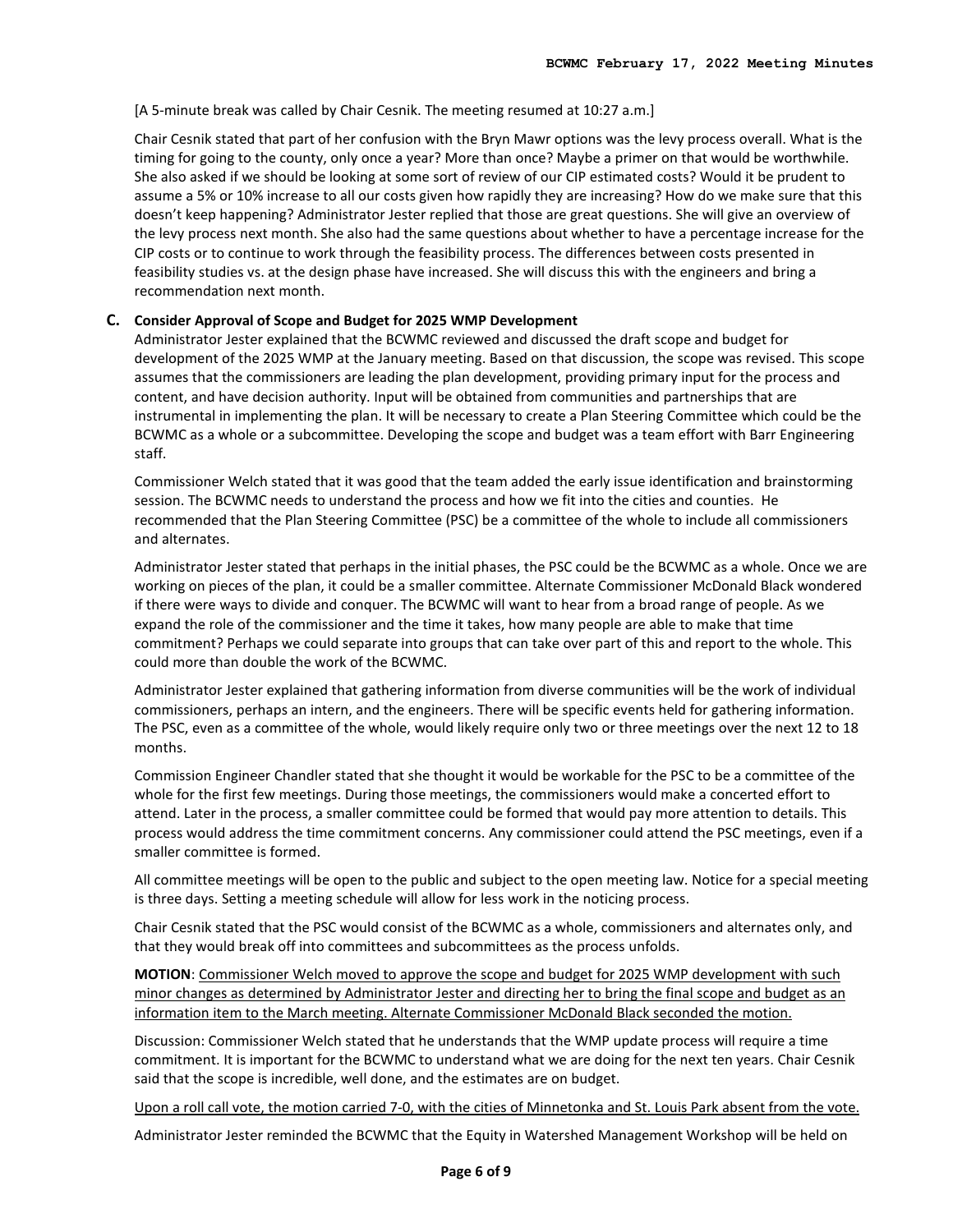April 25 from 6:00 p.m. to 8:00 p.m. This will be an in-person event. She asked the commissioners if their preference for future Committee of the Whole (PSC) workshops was daytime or evening. The majority response was daytime.

#### **D. Review Bassett Creek Main Stem Erosion Repair Project Final Report (2017CR-M)**

Minneapolis TAC Member Liz Stout gave a PowerPoint presentation on the Bassett Creek Erosion Repair Project. The presentation covered background, the stabilization methods used, project funding, before, during, and after photos of the project, and challenges encountered including permitting, landowner agreements, and contamination. She encouraged the commissioners to review the final report.

# **E. Consider Approval of Reimbursement Request for Bassett Creek Main Stem Erosion Repair Project (2017CR-M)** This project is complete, other than vegetation establishment. There will be one more payment request once vegetation management is complete. Administrator Jester noted she reviewed the reimbursement request documentation and recommended approval of payment.

**MOTION**: Commissioner Welch moved to approve the reimbursement request for the Bassett Creek Main Stem Erosion Repair Project. Alternate Commissioner McDonald Black seconded the motion. Upon a roll call vote, the motion carried 7-0, with the cities of Minnetonka and St. Louis Park absent from the vote.

# **F. Consider Request from City of Medicine Lake for Analysis of Alternatives to Jevne Park CIP Project**

Commissioner Carlson said that the Jevne Park CIP Project was put on hold because the City of Medicine Lake did not approve it. They are moving ahead with city water and sewer and road reconstruction. He would like to have the Commission Engineer's assistance to help determine best management practices (BMPs) that could be implemented as an alternative to the original Jevne Park Project and perhaps in conjunction with the road reconstruction.

Medicine Lake TAC Member Susan Wiese explained the extensive feasibility study for the Jevne Park Project. The project was designed to reduce stormwater runoff in Jevne Park and City of Medicine Lake. They learned that the major road is 50 years old, as are the city sewer and lift station. The needed improvements are estimated to cost \$6 million. The city is moving forward to the 90% design stage for the city's infrastructure project and final designs are being reviewed. Bids have been advertised for city water. The lift station funding has been secured. Those two pieces are slated for construction this summer and into the fall. Reconstruction of the major road and two other streets and avenues will be done next year. The design firm's presentation about the elements of the infrastructure project is on their website. In this process, the city has been talking about better stormwater management: shoreline buffer improvements, rain gardens, and a robust street sweeping schedule. Winter time salt use has not been reviewed. The city needs to know if that analysis should be done.

Chair Cesnik stated that the BCWMC will discuss reallocation of the Jevne Park funds at next month's meeting.

Commissioner Carlson said that analyses of alternatives to the Jevne Park project could be done in phases. The city would like an overview by the Commission Engineer to see what the opportunities are. It could start with a highlevel view for a nominal amount. A more detailed analysis and report would likely cost \$35,000 to \$40,000.

# **MOTION**: Commissioner Carlson made a motion to direct the Commission Engineer to perform a high level look at possible opportunities for alternatives to the Jevne Park Project. This was seconded by Alternate Commissioner Crough.

Alternate Commissioner McDonald Black asked if BMPs installed during road reconstruction were typically done by cities. Commissioner Carlson said that the city sees this as a continuation of the work the Commission has been doing on the CIP project. Medicine Lake TAC Member Susan Wiese stated that in the current 90% design plans, SEH has looked at drainage. She wondered if Barr Engineering staff could look at those plans and help them understand the best course to take with regards to improving stormwater management.

Alternate Commissioner McDonald Black asked to hear whether this is typically a service we provide to cities. Administrator Jester said that the request is an extension of a feasibility study that was already done. We haven't been in this arena before, but she did not think it was an inappropriate use of funds.

Commission Engineer Chandler stated that the road reconstruction project is currently being reviewed. The analysis estimate provided by the Commission Engineer of \$35,000 - \$40,000 was not a firm cost and they only looked at shoreline buffers, rain gardens, and street sweeping to reduce phosphorus. The chloride piece does not lend itself to a CIP project. She would be more comfortable providing a firm scope, schedule, and budget.

Commissioner Welch said that he could not support this. He appreciated the work done by the Medicine Lake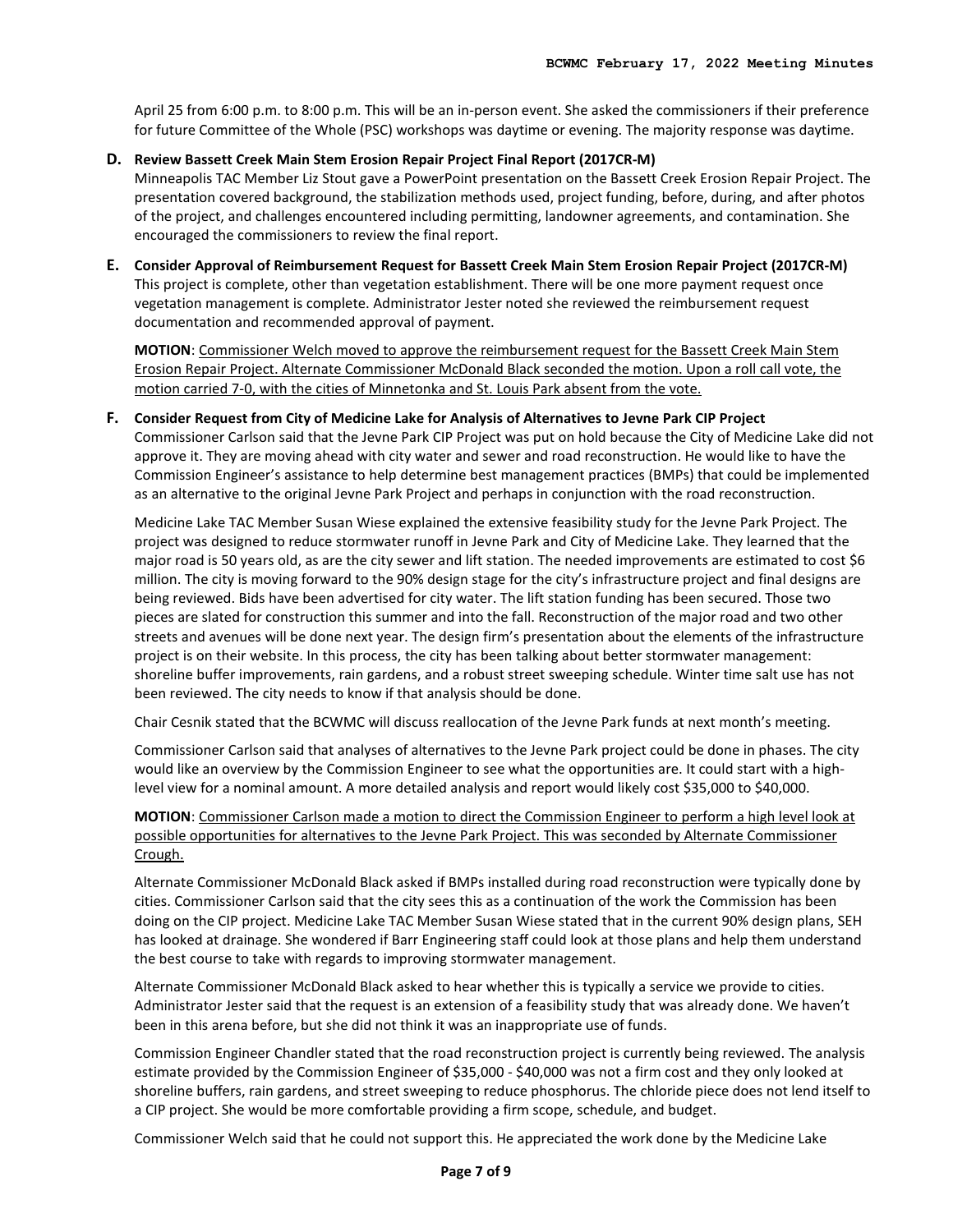commissioners. He believed a detailed scope and budget were necessary. Chair Cesnik and Alternate Commissioner McDonald Black also agreed that it was premature to approve \$35,000 without a scope and budget.

Commissioner Carlson responded that the Commission Engineer encouraged the city to be proactive with BMPs. This is the perfect time to look at the opportunities that may be available. He wanted to take advantage of working together in communication so good opportunities in the watershed aren't missed.

Commission Engineer Chandler replied that the BCWMC does encourage cities to incorporate BMPs for water quality treatment in road projects with their own funds. She was troubled by the thought of using CIP money for BMPs constructed in conjunction with road reconstruction projects.

Chair Cesnik stated that her vote would probably be no for approval of funds. She would support some informal work on this to further enhance the scope and working with the attorney to determine if this would be an appropriate use of funds. This doesn't mean that the project would be denied, but that it would come back in March with more detailed information to be considered.

Commissioner Carlson said that it is important to keep the Commission Engineer engaged in helping determine alternatives. We need to compensate them to develop alternatives for the Jevne Park Project.

**MOTION**: Commissioner Carlson made a motion to amend the motion to include a \$5,000 budget for the Commission Engineer to provide a high-level analysis. This was seconded by Alternate Commissioner Crough.

Commissioner Carlson explained that the city is trying to determine if attributes from the Jevne Project can be used or saved for this project. Commission Attorney Anderson said that he was not certain where the money for this is coming from or whether it could be viewed as an extension or supplement to the CIP project. He would need to look into this further.

Commission Engineer Chandler stated that it was her understanding that there weren't any parts of the Jevne Park project that would be analyzed. Administrator Jester agreed. More clarity is needed to understand if the \$5,000 would come from the CIP or from technical services.

[Commissioner Anderson departs meeting at 11:49 a.m.]

Upon a roll call vote, the amendment to the motion carried 6-0, with the cities of Crystal, Minnetonka, and St. Louis Park absent from the vote.

Upon a roll call vote, the motion as amended failed on a vote of 5-1, with the city of Medicine Lake in favor and the cities of Golden Valley, Minneapolis, New Hope, Plymouth, and Robbinsdale opposed, and the cities of Crystal, Minnetonka, and St. Louis Park absent from the vote.

Chair Cesnik stated she is supportive of trying to figure out how to move forward. It is premature to allocate funding without a clear scope of work and understanding of the project.

# **7. COMMUNICATIONS**

- A. Administrator's Report
	- i. Reminder to Submit Conflict of Interest Statements
	- ii. Equity in Watershed Management Workshop Update provided earlier
	- iii. Update on Discussions with Minneapolis on Tunnel Responsibilities discussions continuing
	- iv. Grant Application to MnDNR for AIS Control & Medicine Lake Vegetation Management Plan grant application submitted, working with Three Rivers Park District (TRPD) on developing vegetation management plan, working with MnDNR and AMLAC on grant for innovative control of starry stonewort
	- v. Criteria for Returning to In-Person Meetings most metro watersheds remain online with no plans or criteria for returning to in-person meetings
	- vi. Limited Liability Legislation for Chloride legislation is moving through committees; will send MCEA fact sheet to commissioners
- B. Chair None
- C. Commissioners Commissioner Welch reported that the MAWD's Legislative Briefing and Day at Capitol will be a two-day event. A subgroup of MAWD has taken up Diversity, Equity, and Inclusion. The first meeting is next week. He will attend. Nine Mile Creek WD approved its AIS plan based on work done by BCWMC.
- D. TAC Members None